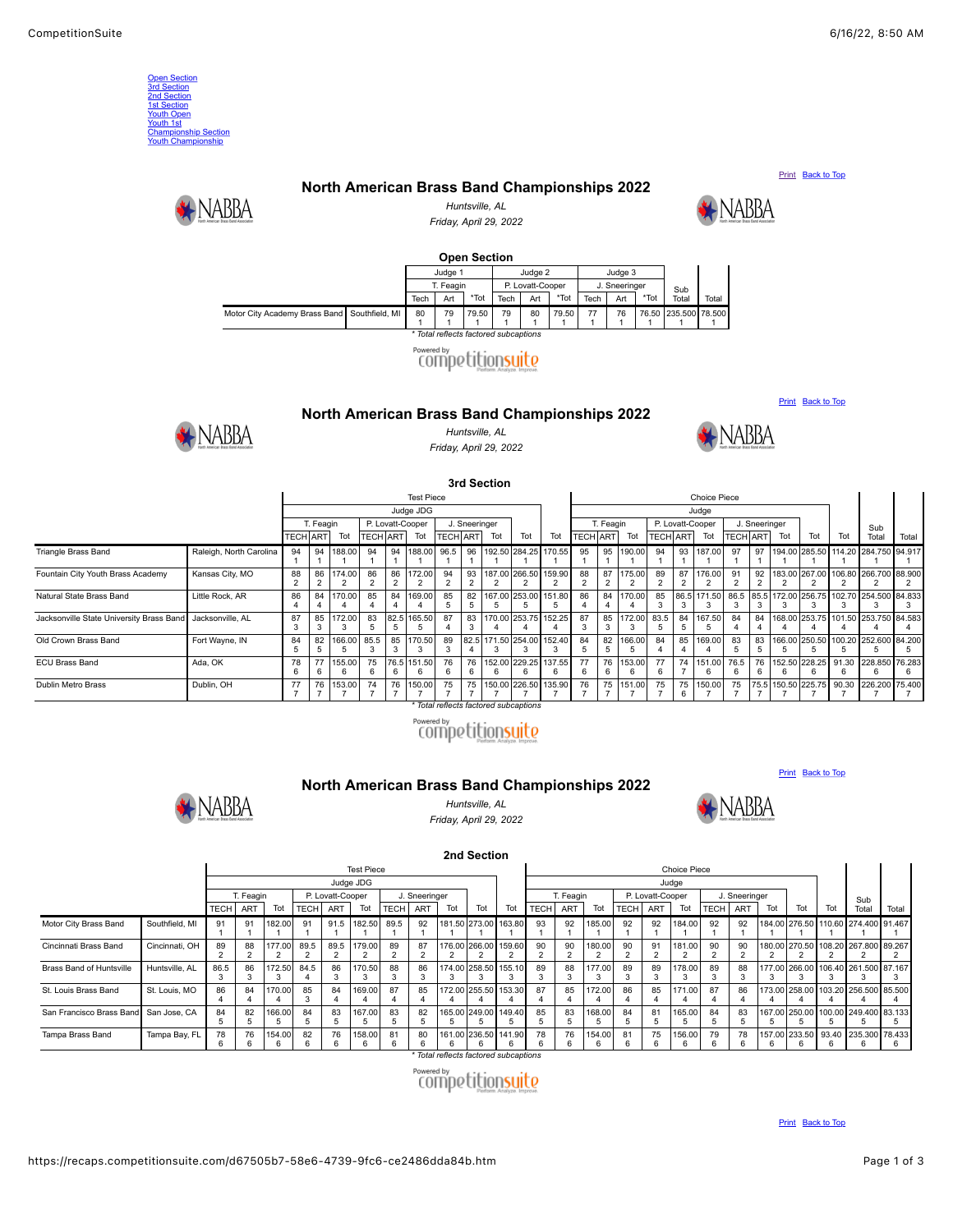#### **North American Brass Band Championships 2022**



*Huntsville, AL Friday, April 29, 2022*



**1st Section** Test Piece Choice Piece Choice Piece Sub<br>Total **Tota** Judge JDG Judge J. Phillips A. Ramsay J. Stamp J. Phillips A. Ramsay J. Stamp TECH ART | Tot | TECH | ART | Tot | TECH | ART | Tot | Tot | Tot | TECH | ART | Tot | Tot | TCT | Tot | Tot | Tot | Tot | Tot | Tot | Tot Dallas Brass Band Dallas, TX 96 1 97 1 193.00 1 98 1 98 1 96.00 1 95 1 95 1 90.0 1 289.5 1 173.70 1 97 1 98 1 95.00 1 98 1 97.5 1 95.51 1 96 1 97 1 193.00 291.75 1 1  $116.7$ 1 290.40 1  $6.80$ 1 Five Lakes Silver Band Royal Oak, MI  $\frac{93}{2}$ 93 2 186.00  $\frac{1}{2}$ 94 2 95 2 189.00 2 90.5 3 90.5 4 181.00 3 278.0  $\frac{1}{2}$ 166.80 2 95 2 95 2 190.00 2 95 2 96 2 191.00  $\frac{1}{2}$ 90 2 91 2 181.00 281.00 5 5 112.40 2 279.20  $\frac{1}{2}$ 83.067  $\frac{1}{2}$ Oakland University Brass Band Pontiac, MI 92  $\frac{5}{3}$ 91.5 4 183.50 3 92 3 **92**  $\frac{5}{3}$ 184.00 3 91 2 92  $\overline{2}$ 183.00  $\overline{2}$ 275.25  $\frac{9}{3}$ 165.15  $\frac{3}{3}$ 92  $\frac{3}{3}$ **92**  $\frac{3}{4}$ 184.00 3 93  $\frac{56}{3}$ 92  $\frac{5}{3}$ 185.00 3 89  $\frac{5}{3}$  $\overline{90}$ .<br>3 179.00 274.00 3 3 109.60 3 274.750 3 91.583 3 UGA British Brass Band Athens, GA 91 4 92 3 183.00 4 92 3 91 4 83.0 4 90 4 91 3 181.0 3  $73.5$ 4 64.10 4 89 5 93 3 82.00 4 91 4 90 4  $181.0$ 4 89 3 89 4 178.00 270.50 4 4  $108.2$ 4  $72.30$ 4 0.76 4 Dublin Silver Band Dublin, OH  $^{\rm 90}_{\rm 5}$ 89 6 179.00  $\overline{6}$ 90 5 88 5 178.00 5 86 6 87 6 173.00  $\overline{6}$ 265.00 5 159.00 5 90 4 90  $\overline{6}$ 180.00 5 89  $\overline{5}$ 87 5 176.00 5 87 6 87 5 174.00 265.00 5 5 106.00 5 265.000 5 88.333  $\overline{5}$ Arkansas Musicworks Brass Band Bentonville, AR  $\frac{5}{6}$ 91 5 180.00 5 86 6 84 6 170.00 6 87 5 88 5 175.00 5 .<br>እፍን 5  $\tilde{6}$ 157.50  $\frac{5}{6}$ 88 6 91 5 179.00 6 85 6 83 6 168.00 6 88 5 86 6 174.00 260.50 5 6  $104.2$  $\overline{6}$ 261.700  $\ddot{6}$ 87.233 6 Illinois Brass Band Arlington Heights, IL 88 7 87 7 175.00 7 85 7 84 6 169.00 7 85 7 86 7 171.00 7 257.50 7 154.50 7 86 7 86 7 172.00 7 84 7 82 7 166.0 7 79 7 80 7 159.00 248.50 7 7 99.40 7 253.90 7 84.633 7

> *\* Total reflects factored subcaptions* Powered by<br>COMPetitionsuite

<span id="page-1-0"></span>

### *Huntsville, AL*

*Friday, April 29, 2022*



**Youth Open** Judge 1 **Judge 2** Judge 3 Sub **Tota** J. Phillips A. Ramsay J. Stamp Tech Art \*Tot Tech Art \*Tot Tech Art \*Tot Triangle Youth Academy Brass Band Raleigh, North Carolina  $\begin{array}{c} 75 \\ 1 \end{array}$ 76 1 75.50 1 75 1 74 1 74.50 1 74 1 75 1 74.50 1 224.50 1 74.833 1 *\* Total reflects factored subcaptions*

## Powered by<br>COMPOCtitionsuito



[Print](https://recaps.competitionsuite.com/c1982456-dd64-4674-bcbe-803051374900.htm) [Back to Top](#page-0-4)

**[Print](https://recaps.competitionsuite.com/7a64401d-3e54-46da-9fc6-f339cf4e2a57.htm)** [Back to Top](#page-0-4)

<span id="page-1-1"></span>

<span id="page-1-2"></span>**NABBA** 

**North American Brass Band Championships 2022** *Huntsville, AL Friday, April 29, 2022*



**Youth 1st** Test Piece Choice Piece Choice Piece Choice Piece Choice Piece Choice Piece Choice Piece Choice Piece Choice Piece Choice Piece Choice Piece Choice Piece Choice Piece Choice Piece Choice Piece Choice Piece Choice Piece Cho Judge JDG Judge J. Phillips | A. Ramsay | J. Stamp | | | J. Phillips | A. Ramsay | J. Stamp Sub TECH ART Tot TECH ART Tot TECH ART Tot Tot Tot Tot Tot TECH ART Tot TECH ART Tot TECH ART Tot Tot Tot Total Total 163.00 148.20 163.00 Triangle Youth Brass Band Raleigh, North Carolina 82 165.00 81 82 164.00 168.00 247.50 99.00 83 1 81 1 82 1 82 1 84 1 166.00 247.00 82 1 82 1 83 1 85 1 247.200 82.400 .بر<br>1 1 1 1 1 1 1 1 1 1 1 1 1 1 1 *Total reflects factored* Powered by<br>COMPQUE CONSUITO



*Huntsville, AL Friday, April 29, 2022*